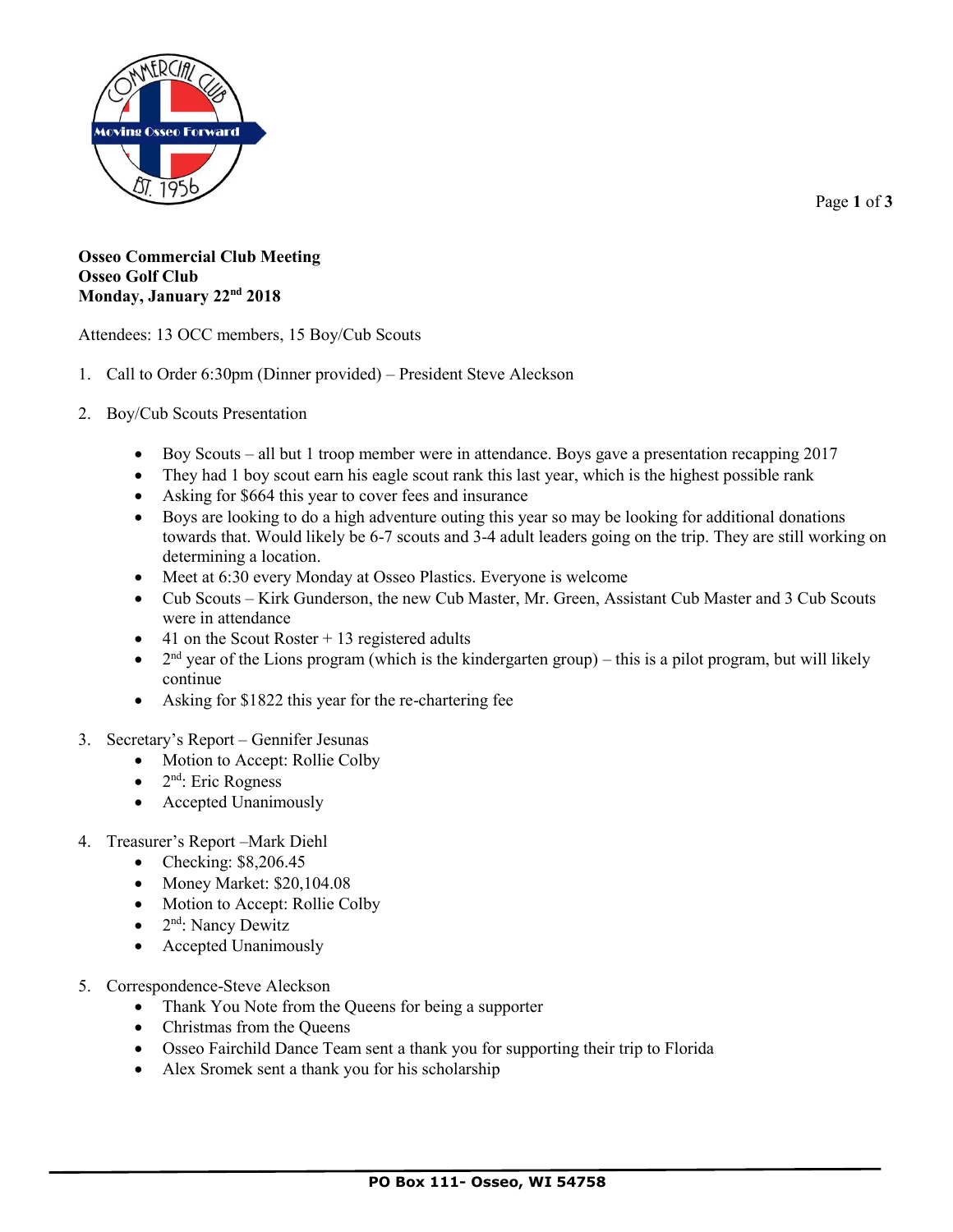

- 6. Officer Seats: President and Secretary are up for Election
	- Please let us know if you are interested by next month's meeting and we will have a vote in February
- 7. Old Business:
	- a. Holiday Lites some interest in fundraising to replace the lights
		- Current balance in the account is \$3,058
			- i. Parade expenses also come out of this account
		- Some donations were already made by Mayo and the Working Women's Christmas Party
		- Idea?? Would the school shop class want to help build new fixtures?? Or the Boy Scouts?
		- Please let us know if you have interest in helping with this
		- Could we light the big tree in the park? Maybe have a tree lighting event
	- b. Land-two pine stands due for a thinning, deadline for action is December  $31<sup>st</sup>$ , 2018
		- Been talking with a local forester and planning to meet out at the land on Saturday at 9:00am to survey the land
		- Forester will then help get bids from loggers and work to develop a plan
	- c. Job Fair
		- Wednesday, March 21 from  $8:30 1:30$  for high school kids,  $4:30 7:30$  for the community
		- They would like help with advertising and promotion
		- Nancy Dewitz will have a commercial club booth at the Job Fair let her know if you are able to help
		- Thinking about opening the concession stand for the afternoon
	- d. Committee updates

## -Marketing

## -Membership

- Started the campaign for 2018
- Business memberships have been mailed
- Trying to add some new businesses this year
- Goal is to get businesses more involved in the club rather than just thinking of their membership as just give a donation
- May be some opportunities to work with some other businesses/organizations to create a video promoting Osseo
- Met with Derek from Whitehall to brainstorm some ideas of what we could do to help promote Osseo and beatify the downtown area  $(Ex - artist to paint the sideways or a Norwegian statue that people)$ want to take selfies with)
- 8. New Business:
	- a. Snow removal for Retirement homes-Suzanne Rogness
		- Some elderly residents that live in the apartments on Hwy 10 have to move their cars out of the parking lot onto Hwy 10 so they can plow
		- Suzanne would like to get a list of interested people who would be willing to help clear off cars and move the cars
		- If you're interested, please email or call Suzanne Rogness
	- b. Boy/Cub Scouts: Scout + Adult Memberships =  $$2,438.00$ 
		- Motion to Pay all scout  $\&$  adult memberships made by Rollie Colby